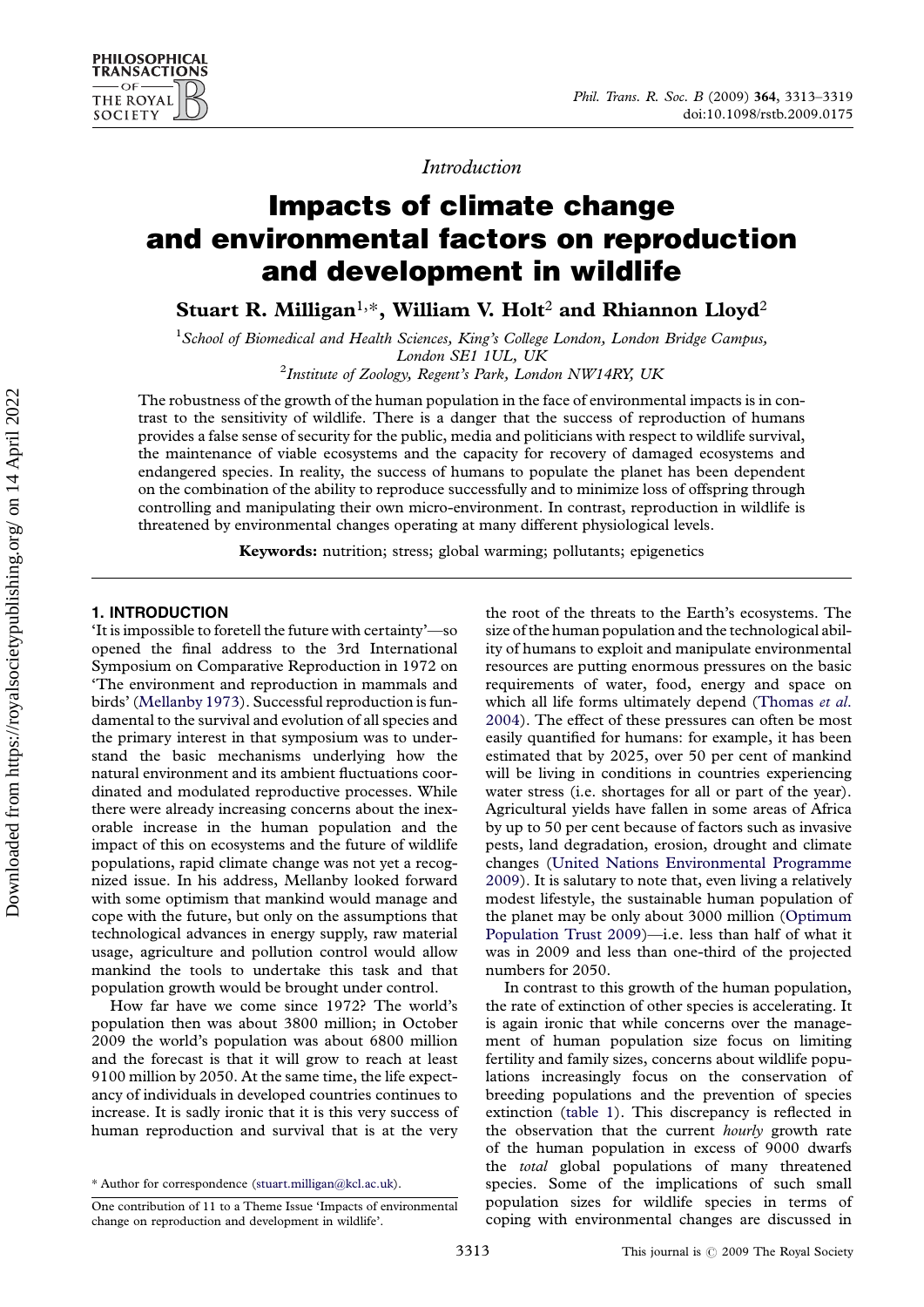|                | estimated number of<br>described species | number of species<br>evaluated by 2008 | number threatened as %<br>of species described | number threatened in 2008<br>as % species evaluated <sup>a</sup> |
|----------------|------------------------------------------|----------------------------------------|------------------------------------------------|------------------------------------------------------------------|
| vertebrates    |                                          |                                        |                                                |                                                                  |
| mammals        | 5488                                     | 5488                                   | 21                                             | 21                                                               |
| birds          | 9990                                     | 9990                                   | 12                                             | 12                                                               |
| reptiles       | 8734                                     | 1385                                   | 5                                              | 31                                                               |
| amphibians     | 6347                                     | 6260                                   | 30                                             | 30                                                               |
| fish           | 30700                                    | 3481                                   | 4                                              | 37                                                               |
| invertebrates  |                                          |                                        |                                                |                                                                  |
| insects        | 950 000                                  | 1259                                   | $\mathbf 0$                                    | 50                                                               |
| molluscs       | 81000                                    | 2212                                   |                                                | 44                                                               |
| crustaceans    | 40 000                                   | 1735                                   | 2                                              | 35                                                               |
| corals         | 2175                                     | 856                                    | 11                                             | 27                                                               |
| plants         |                                          |                                        |                                                |                                                                  |
| gymnosperms    | 980                                      | 910                                    | 33                                             | 35                                                               |
| dicotyledons   | 199350                                   | 9624                                   | 4                                              | 74                                                               |
| monocotyledons | 59 300                                   | 1155                                   |                                                | 68                                                               |

<span id="page-1-0"></span>Table 1. Number of threatened species (incorporating critically endangered, endangered and vulnerable to extinction) by major groups. Adapted from [IUCN Red List of Threatened Species \(2009](#page-6-0)).

a Apart from the mammals, birds, amphibians and gymnosperms (i.e. those groups completely or almost completely evaluated), the figures in the last column are gross overestimates of the percentage threatened owing to biases in the assessment process towards assessing species that are thought to be threatened, species for which data are readily available, and under-reporting of Least Concern species. The true value for the percentage threatened lies somewhere in the range indicated by the two right-hand columns. In most cases, this represents a very broad range. For example, the true percentage of threatened insects lies somewhere between 0.07 and 50 per cent.

Brown et al[. \(2009\)](#page-5-0) in this volume ('Genetic variation, inbreeding and chemical exposure—combined effects in wildlife and critical considerations for ecotoxicology').

The threats of environmental changes to the fitness, survival and reproductive success of individuals, and ultimately to the survival of species and ecosystems come from many directions: habitat destruction, disruption of food chains, changes in disease and parasitic loads, increased pollution and direct and indirect effects of climate change. The physical environmental changes can be detected at almost any place on the planet: from pole to pole [\(Moline](#page-6-0) et al. 2008; [Robinson 2009](#page-6-0)) and from ocean depths [\(Guinotte & Fabry 2008](#page-5-0)) to the stratosphere [\(Wilson](#page-6-0) et al. 2007). To what extent will these various changes and pressures affect the ability of individuals, species and ecosystems to survive in the long term? Unfortunately, our ability to answer such questions is limited by many factors, not least the difficulty of making forecasts from incomplete data, about biological systems in which there are many variables, and in a climate of ever changing baselines.

It is not just the magnitude of environmental pressures that poses a threat to the survival of species but also the rate of their change. The rate of change of the impact of human activities and its relation to the size of the global population is readily revealed by plotting the world's population over the last 10 000 years in relation to the change in some of the atmospheric greenhouse gases [\(figure 1\)](#page-2-0). In the past, rapid changes in the Earth's climate have been associated with a number of mass extinctions ([Twitchett 2006](#page-6-0)). Analyses of the fossil records indicate that while species can adapt to slow environmental changes, rapid changes are far more threatening, with previous periods of global warming being associated with increased rates of extinction and reduced biodiversity [\(Mayhew](#page-6-0) et al. 2008). While these previous rapid

climate changes have been of abiotic origin (e.g. volcanism), the environment of the planet today is changing largely owing to anthropogenic factors. The limited ability of many species to cope with such changes is reflected in the very high rates of species extinctions seen in recent years. It is important to recognize, however, that the extinction of one species can provide opportunities for the invasion or adaptation of other species, with the development of new species associations and biomes. This issue is discussed in the article by [Carey \(2009\)](#page-5-0) in this volume ('The impacts of climate change on the annual cycles of birds').

## 2. INTERDISCIPLINARY UNDERSTANDING

The potential impact of current and forecasted future environmental changes on wildlife can, and needs to be, studied at many different levels. It requires reductionist approaches to unravel the basic mechanisms underlying specific responses, integrative whole organism approaches to understand the impact on and within an individual both acutely and over time, through to integrated studies of foodwebs, ecosystems and population dynamics. In the wider sense, it also requires analyses of the social, economic and political contexts that have driven us to the present situation and in which any solutions must be applied. The breadth of such work poses its own problems, not least because of the tendency for compartmentalization of individual studies into specialist journals and scientific societies devoted to relatively narrow subject areas. While understandable for practical purposes, this approach does not encourage the cross-fertilization of ideas and new challenges that cross-disciplinary approaches can provide.

At present, there is surprisingly little scientific overlap between researchers who study environmental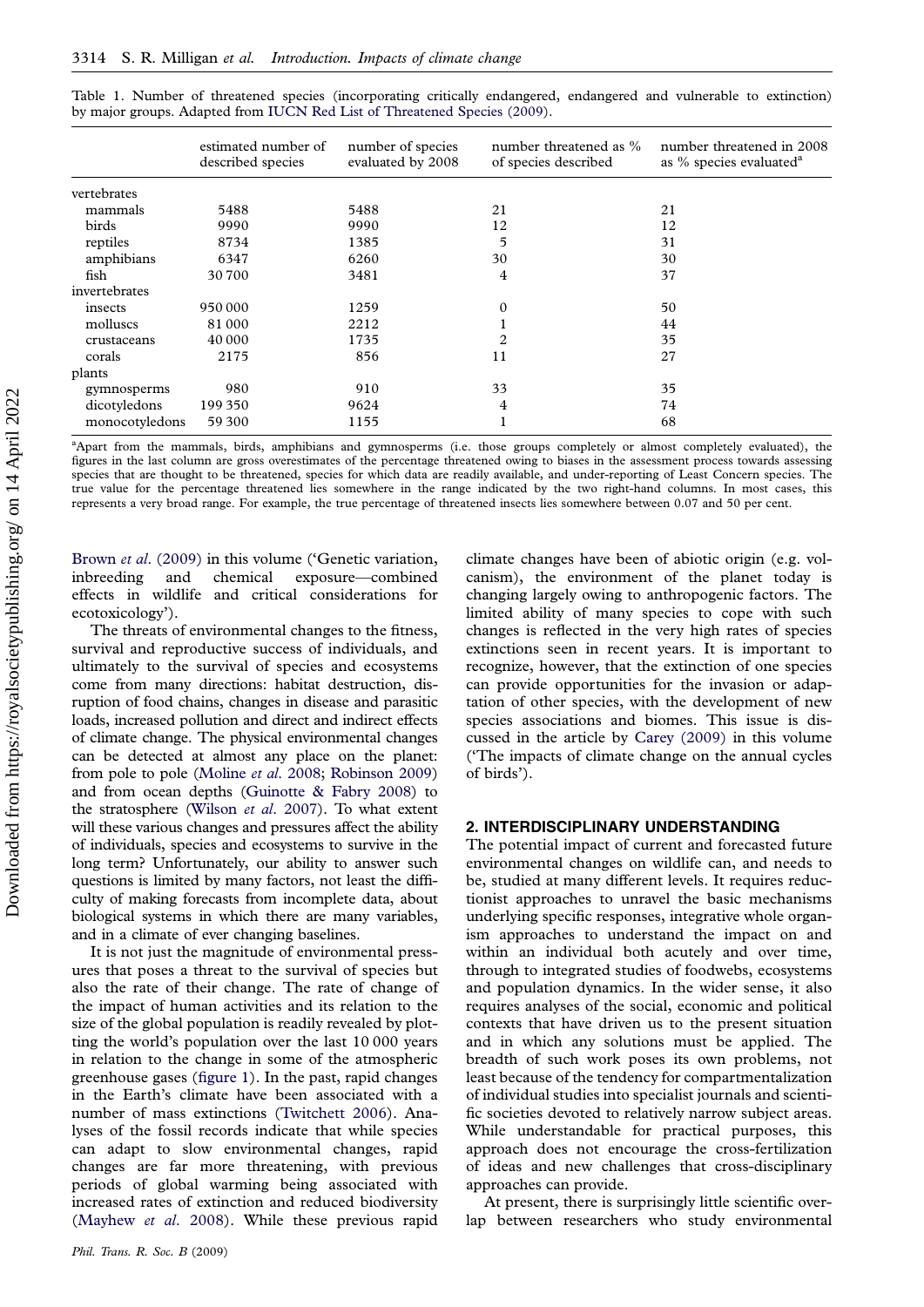<span id="page-2-0"></span>

Figure 1. Relationship between growth of the human population (various sources) and the estimated concentrations of two 'greenhouse gases' (adapted from [IPCC 2007\)](#page-6-0) over the last 10 000 years. Dotted line,  $CO<sub>2</sub>$ , dashed line, methane, solid line, human population.

change at large scales on populations and ecosystems and those who study detailed reproductive and developmental mechanisms in model species. The purpose of the current volume was to cross the discipline divide in relation to a fundamental principle associated with natural selection and the environmental challenges facing the planet's wildlife: i.e. whether individuals can survive, reproduce and successfully pass their genes onto the next generation. The contents of this volume reflect a 2-day meeting held at the Zoological Society of London in October 2009 entitled 'Impacts of environmental changes on reproduction and development in wildlife'. The wide breadth of the topics and species covered was deliberate to stimulate discussion and encourage the participants, audience and current readership to develop new insights into the variety of mechanisms underlying the effects of environmental change on reproductive success, health and fitness in wildlife.

## 3. PREDICTING THE UNPREDICTABLE

To predict how environmental changes will impact on reproductive success and survival of any individual or species, we need information on the nature, magnitude and dynamics of the environmental changes to be expected. We also need an understanding of how such changes affect biological systems. To what extent do we have these prerequisites?

At first sight, we might appear to have a good deal of such information. There has been considerable progress in developing complex models of climate change to accommodate increasing numbers of biotic and abiotic variables (e.g. [IPCC 2007](#page-6-0)). These models provide forecasts of long-term trends of the major climate variables over wide geographical areas. Similarly, we have data (with greater or lesser amounts of detail) about the lifestyles and physiology of selected plant and animal species across a range of phyla. Together, these should allow forecasts of the potential impacts of climate changes on the physiology and viability of individual species and of the threats to generalized

ecosystems. Thus, [Hansen \(2009\)](#page-6-0) in this volume ('Effects of heat stress on mammalian reproduction') addresses the impact of global warming on reproduction in mammals in relation to the known effects of heat stress on specific components of the male and female reproductive systems. Such effects have been well investigated because of the importance of heat stress in agricultural animals. Hanson emphasizes the advantage that endotherms may have in adapting to global warming owing to their well-developed thermoregulatory mechanisms. In contrast, ectotherms, which represent by far the most abundant animal species on the planet, may face much greater problems as all their systems (e.g. metabolism, locomotion, reproduction, development) are more directly influ-enced by environmental temperature. [Deutsch](#page-5-0) et al. [\(2008\)](#page-5-0) examined the impact of rising global temperatures on terrestrial insects and concluded that tropical species are likely to be most adversely affected and suffer the highest extinction risks, probably because many are currently living very close to their optimal temperatures; in contrast, species at higher latitudes have a higher thermal tolerance and are living in climates that are currently cooler than their physiological optima. Extending their observations to incorporate data from three groups of vertebrates (frogs, lizards and turtles), the authors concluded that the same situation would apply to ectotherms more generally. This theoretical analysis in animals showing that tropical species are most at risk is mirrored by the empirical data on the current IUCN threat of extinction for vascular plants ([Vamosi & Vamosi 2008](#page-6-0)).

Such models and analyses are very useful, but we also need detailed insights into specific, local environmental conditions where additional pressures may come from such factors as local habitat destruction and pollution. Attempting to incorporate these variables into predictions raises the level of complexity. The general concept of 'global warming' obviously encompasses not only a global rise in temperature, but also increased frequencies of more extreme climatic events. While individual extreme climatic events may be themselves short-lived, their effects on ecosys-tems may be long-lasting ([Barrett](#page-5-0) et al. 2008). Extreme climatic events may in turn trigger or amplify other threats [\(Robinson 2009](#page-6-0)). As an example, it is estimated that flooding accounts for 40 per cent of all natural disasters worldwide: these flooding events may not only cause habitat degradation *per se* but also increase human pressures on remaining habitats; in turn, these may have knock-on effects of food availability, changes in species distributions, disease etc. Such flooding events also increase the risk of release of man-made chemicals from storage, waste overflows and mobilization of those already in the environment ([Euripidou & Murray 2004\)](#page-5-0). Cascades and synergies (amplifying feedbacks) between such various environ-mental impacts may then operate (Brook et al[. 2008](#page-5-0); [Wookey](#page-6-0) et al. 2009), and this issue is strongly highlighted by a number of authors in the current volume in connection with impacts on reproductive performance. A recent example of such effects is provided by the analysis of the declines in reindeer and caribou numbers ([Vors & Boyce 2009\)](#page-6-0).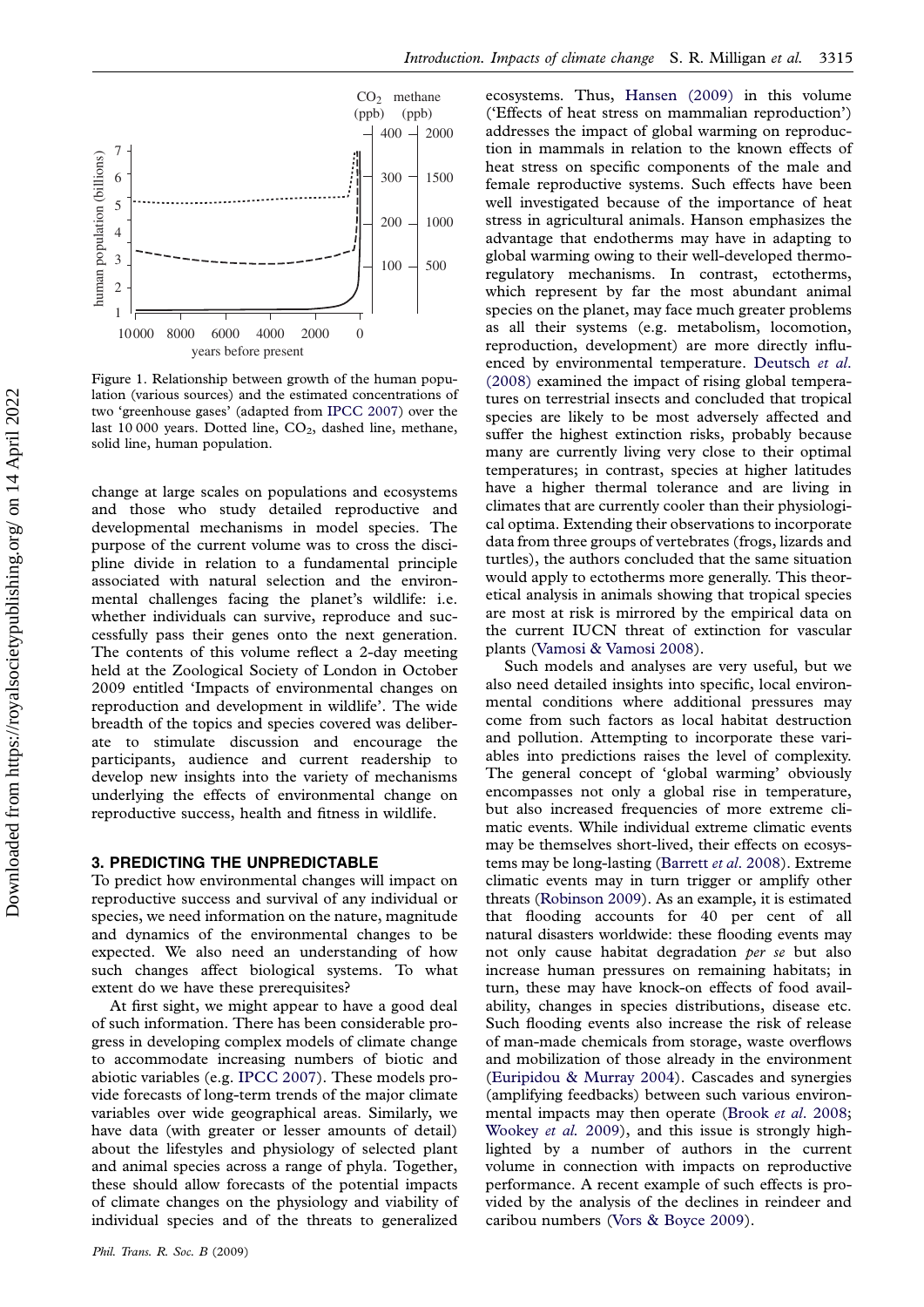Each of these many individual environmental variables comes with its own confounding levels of complexity. This is well illustrated by extending the discussion above about the release of pollutants into the environment. Specific and detailed information is available about the physical, chemical and toxicological profiles of many of the hundreds of thousands of man-made chemicals produced and used in the industrialized world. There is no doubt that detectable quantities of many of the potentially harmful contaminants can be found in samples of water, substrate, plants and animals from almost anywhere on the planet [\(Lyons 2006\)](#page-6-0). Laboratory studies have clearly shown that some of these chemicals act as 'endocrine disruptors' and a variety of reproductive anomalies ranging from imposex in molluscs, through intersex fish to impaired reproduction in a variety of mammals and the testicular dysgenesis syndrome in man—have been attributed to their effects [\(Diamanti-Kandarakis](#page-5-0) et al[. 2009](#page-5-0)). Clear disruptions of development and reproduction have been seen in areas of high pollutant contamination (e.g [Jobling](#page-6-0) et al. 2002; [Milnes](#page-6-0) et al. [2008](#page-6-0)). However, such information is not enough to decide what specific levels and durations of exposure really pose a threat to wildlife: confounding factors include the fact that these pollutants do not occur individually, but in myriad combinations, each with fluctuating exposure levels and potential for bioaccumulation, each chemical may induce a spectrum of responses in a variety of physiological systems and there may be variable sensitivities of different organisms at different stages of their life history.

The problems posed by environmental pollutants per se, and their possible synergistic interactions with other systems, including the immune system and disease susceptibility, are discussed by three articles in this volume ([Rhind 2009](#page-6-0): 'Anthropogenic pollutants—a threat to ecosystem sustainability', [Acevedo-White](#page-5-0)[house & Duffus 2009:](#page-5-0) 'Effects of environmental change on wildlife health', [Brown](#page-5-0) et al. 2009: Genetic variation, inbreeding and chemical exposure—combined effects in wildlife and critical observations for ecotoxicology). From different perspectives, these authors all highlight the need to consider the cascades, synergies and interactions between environmental impacts. Thus, the effects of factors such as pollutants, undernutrition, water status and disease may all interact to exacerbate the effects of each other and increase stress levels; together with such threats as habitat degradation and other invasive species, these may all affect fitness and reduce survival and reproduction; on top of this, consequent reductions in population size or fragmentation of populations may raise the levels of inbreeding and reduce fitness further, providing another twist of the screw.

#### 4. BIOLOGICAL KNOWNS AND UNKNOWNS

Just as our understanding of the specific nature and complexity of future environmental challenges lacks certainty, so also does our understanding of the biological systems with which they will interact. It is true that we have a good understanding of the physiological mechanisms controlling reproduction in a small number of 'model' species, especially within the vertebrates. There is sporadic information about reproductive control mechanisms of selected species in some other phyla. For pragmatic reasons, such specific knowledge gained from a single, or a small number of, species is then often extrapolated and generalized to encompass related species, genera, orders and classes as required.

However, reproductive characteristics show immense species variability, and this poses real problems when considering how climate change may impact reproductive success. This point is well illustrated by considering the mechanisms underlying seasonal breeding. In the natural world, the selective advantage of coordinating reproduction with environmental conditions appropriate for maximizing the survival and fitness of the offspring is self-evident. For example, the timing of reproduction in both birds and mammals is often linked to cues about adult status (e.g. energy reserves) and cues about likely future environmental conditions (e.g. time of year). Selection pressures over millennia have fine-tuned this coordination. However, in the face of rapid climate change, the concern now is that this coordination may break down, owing to a mismatch between the 'expected' and the actual prevailing conditions ([Thomas](#page-6-0) et al. 2004; [Williams](#page-6-0) et al. 2007). Questions then arise as to how the reproductive success of individuals will be affected and how quickly the selection pressures acting on populations will force adjustments to the new conditions.

While these are relatively straightforward questions, the difficulties in providing answers are well described in this volume by [Bronson \(2009\)](#page-5-0) ('Climate change and seasonal reproduction in mammals'), [Lawrence &](#page-6-0) [Soame \(2009\)](#page-6-0) ('The endocrine control of reproduction in nereidae: a new multi-hormonal model with implications for their functional role in a changing environment') and [Carey \(2009\)](#page-5-0) (The impacts of climate change on the annual cycles of birds). In the case of mammals and birds, the readily apparent influence of seasons on breeding seasons provided early investigators with an extraordinarily useful experimental model to investigate how external cues can influence the hypothalamic–pituitary–gonadal system. The seasonality of breeding of mammalian species in temperate zones (e.g. sheep, voles, hamsters) was clearly shown to be primarily controlled by the length of the solar photoperiod and mediated, at least in part, by pineal-secreted melatonin; temperature effects appeared to be minimal or non-existent. Bronson emphasizes that while this general principle applies to many long-lived species in temperate zones, it is not appropriate to extrapolate it to the control of seasonal reproduction in the tropics where seasonal variations in daylength are minimal and where a variety of other cues and mechanisms may be involved. However, as our current understanding of those cues and mechanisms are slight, predictions of how individual species in the tropics will be affected by climate change must be speculative. The paucity of information on even basic invertebrate neuroendocrine mechanisms synchronizing reproduction with the environment is similarly highlighted by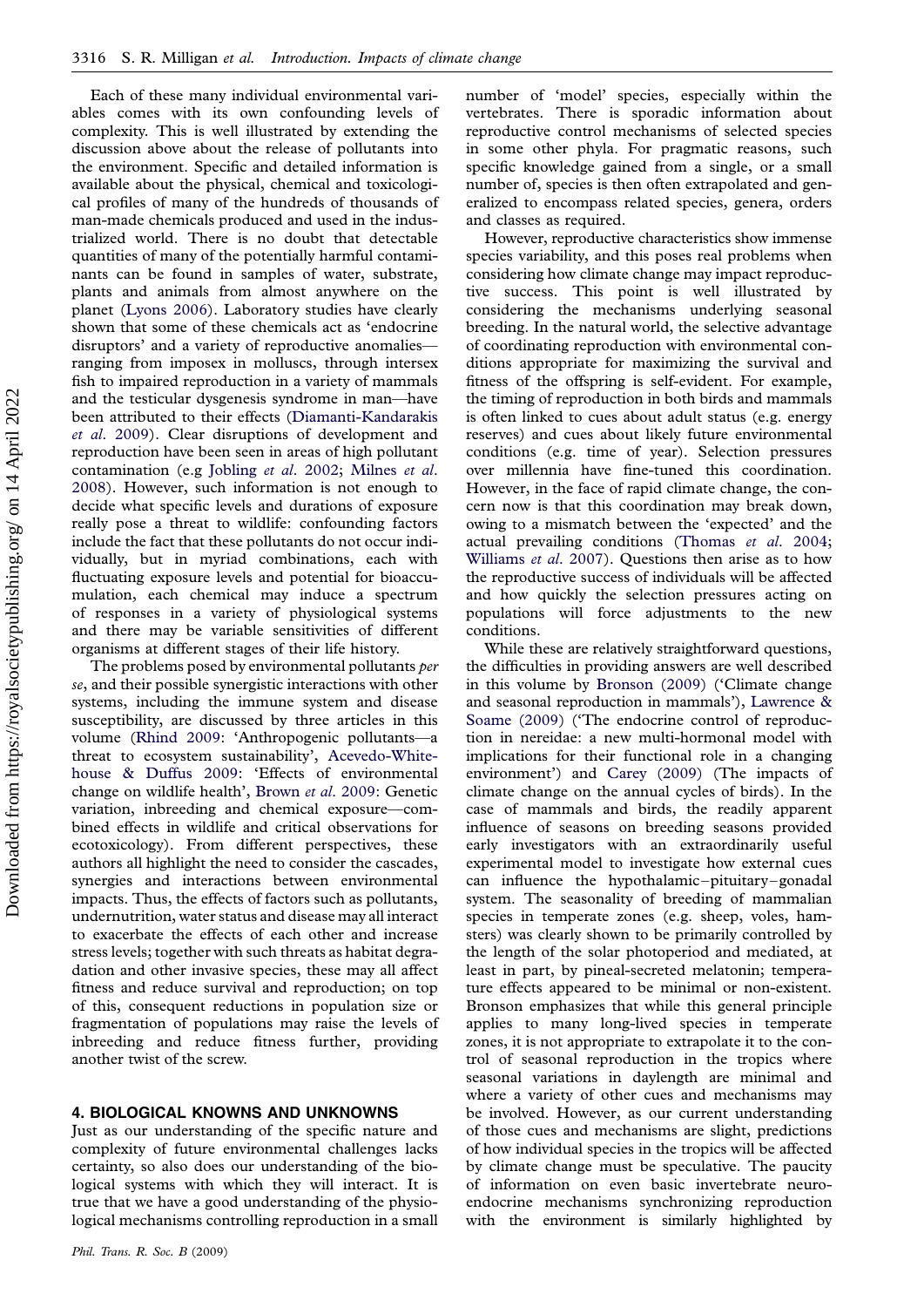[Lawrence & Soame \(2009\)](#page-6-0). However, it is interesting to note that [Bronson \(2009,](#page-5-0) for mammals), [Carey](#page-5-0) [\(2009,](#page-5-0) for birds) and [Lawrence & Soame \(2009,](#page-6-0) for Nereids) argue that global warming is likely to pose significant problems for reproduction in species that use photoperiod to cue breeding (and migration) in high latitudes because the phase relationship between environmental conditions and photoperiodic cues will tend to uncouple.

Considerations of seasonal breeding and the need to match breeding with food supplies highlight the importance of nutrition in controlling and modulating reproduction. The energetic costs of breeding are usually huge, ranging from the 'simple' production of large numbers of gametes in some species, through to full parental care of offspring in others, with sometimes additional costs owing to factors such as migration to suitable breeding areas on top [\(Carey](#page-5-0) [2009](#page-5-0)). More subtle effects of varying maternal nutrition are discussed by [Ashworth](#page-5-0) et al. (2009) in this volume ('Nutritional effects on oocyte and embryo development in mammals: implications for reproductive efficiency and environmental sustainability').

## 5. INDIVIDUAL VARIABILITY TO ENVIRONMENTAL CHALLENGES: GENETIC AND EPIGENETIC **RESPONSES**

A common theme in this volume is that the threat to individuals comes from mismatches between the current phenotype determined by historical selection pressures and the new environmental pressures. The nature and pace of the environmental changes in climate, diet, predators, pathogens, pollutants or combinations of these pose intense and often novel selection pressures. The rate of extinctions in recent years reflects that, for many species, these pressures can overwhelm their ability to adapt and evolve appropriate responses.

Since individual variability provides the very substrate for natural selection, Brown et al[. \(2009](#page-5-0); Genetic variation, inbreeding and chemical exposure—combined effects in wildlife and critical observations for ecotoxicology) raise the question of how useful or representative inbred or even outbred laboratory stocks are for experimentally assessing the likely long-term impacts of environmental conditions on wild populations exhibiting a much wider spectrum of genetic variation. Brown *et al.* raise this question with specific reference to ecotoxicology, while [Bronson \(2009\)](#page-5-0) and [Carey \(2009\)](#page-5-0) highlight the variability in individual responses in relation to seasonal breeding and migration in a number of mammalian and bird species in the temperate zone. Perhaps the observations of photoperiodic individuals living side-by-side with non-photoperiodic individuals of the same species suggest that the breadth of natural variation in large populations may provide a degree of optimism that some species will cope with even large environmental shifts. On the reverse side of the argument, small populations, inbred by default, may be particularly vulnerable.

Traditionally, thoughts on the adaptation of populations to environmental pressures have focused on selection acting on phenotypes that ultimately reflect

Phil. Trans. R. Soc. B (2009)

the genetic make-up of each individual, with consequent subsequent changes in the genetic profile of the population to better-adapted genotypes. However, the influence of non-genetic 'maternal factors' affecting foetal growth have been known ever since the pioneering studies of [Walton & Hammond \(1938\)](#page-6-0) in their cross-breeding of Shire horses and Shetland ponies. Interest in this area has mushroomed lately owing to both the recognition of early-life and foetal 'programming' effects in humans [\(Barker 1995\)](#page-5-0) and the discovery of the phenomenon of epigenetic regulation of gene expression (Russo et al[. 1996\)](#page-6-0).

Numerous epidemiological studies in humans and experimental studies in laboratory and farm animals have now shown that inadequate or unbalanced nutrition in early life may 'programme' development and produce marked effects on the health status, physiology, metabolism and longevity of the adult. This phenomenon is often referred to as the developmental (or foetal) origins of adult disease [\(McMillen](#page-6-0) et al. [2008](#page-6-0)). In humans, for example, small body size at birth and during infancy is associated with increased rates of chronic diseases in adulthood, including hypertension, cardiovascular disease and insulin resistance. As well as diet-related developmental programming, there is long-standing evidence for 'stress-related' programming. In this phenomenon, experiences during pre-natal or early post-natal life have been shown to exert permanent effects on behavioural and physiological responses in the offspring ([Weinstock 2008\)](#page-6-0). The specific effects of nutritional or other 'stresses' during development may depend on the timing and magnitude of the imposed stimulus. This is highlighted by [Ashworth](#page-5-0) et al. (2009) in this volume. Even the very earliest stages of embryo development appear to be susceptible to diet-induced changes ([Cross & Mickelson 2006\)](#page-5-0). For example, feeding a low-protein diet to rats for just the first 4 days of pregnancy (i.e. pre-implantation) was associated with a gender-specific programming of imprinted gene expression in the blastocyst, changes in blastocyst cell number and hypertension in adulthood (Kwong et al. [2000](#page-6-0), [2006](#page-6-0)).

While the main drive to understanding 'developmental programming' as described above came from its implications for human health, application of the concept to wildlife raises the possibility that any environmental (including nutritional, stress, pollutant exposure and disease) impact experienced by parents may induce epigenetic responses in the offspring. These could then contribute to the different characteristics, lifestyle pathways, fitness of animals born at different times of the year or phases of the population cycle. The evidence and implications of programming effects in mammals, including specific effects on fecundity, are discussed by Gardner et al[. \(2009\)](#page-5-0) in this volume ('Early life programming of fecundity').

The essence of epigenetics is that environmental changes cause altered programmes of gene expression by modifying the chromatin platform on which the transcriptional machinery operates. These modifications may be long term and may even be transmitted from generation to generation. The molecular mechanisms underlying this are well described by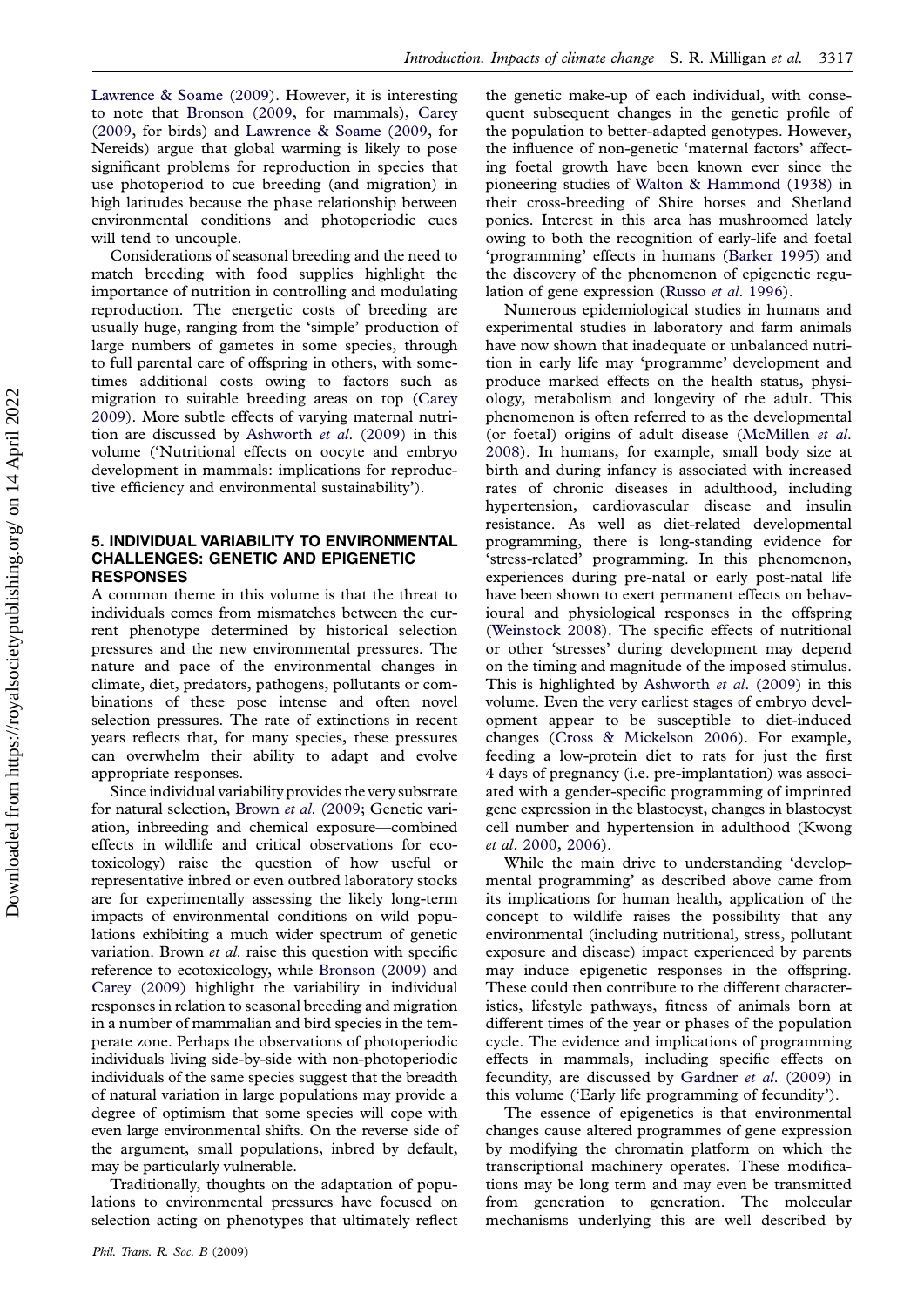<span id="page-5-0"></span>[Turner \(2009\)](#page-6-0) in this volume ('Epigenetic effects of environmental change'). The fact that epigenetic effects can be transferred through the germ line in mammals has been known for some years and is evidenced by the phenomenon of imprinted genes. Until relatively recently, this was thought to be rather a special case, but Anway & Skinner (2006, 2008) have reported that exposures of mother rats to particular endocrine disruptors can induce epigenetic changes in the male germ line that are associated with changes in male fertility and reproductive behaviour up to four generations later. [Turner \(2009\)](#page-6-0) raises the important issue of whether environmentally induced epigenetic characters may be incorporated into permanent changes in DNA sequences. If so, this opens up a new dimension in terms of the trying to understand the effects of environmental pressures on population genetics and evolutionary responses.

#### 6. CONCLUSIONS

The current status of wildlife populations will undoubtedly change in response to the increasing pressures from the abiotic and biotic environments. The public and political concerns about the impact of climate and environmental change in humans tend to centre on such factors as food production and availability, water sources, the impact of extreme climatic events, sea levels, vegetation patterns etc and the economic, political and social consequences of all these factors, including immigration and emigration. Ecosystems feature mainly in relation to their ability to be sustainably exploited to meet human physical and cultural needs. Effects of environmental impacts on human reproduction do not normally feature at all, except for the particular case of pollutants and their potential for adverse effects on human reproductive and general health ([Woodruff](#page-6-0) et al. 2008). The latter is a good example of a situation in which wildlife issues may readily reach the media headlines (e.g. 'Toxic waste causes hermaphrodite polar bears': The Independent, 10.01.2006), but tend not to go much further unless they coincide directly with, and reinforce, human issues.

The robustness of the growth of the human population in the face of environmental impacts is in contrast to the sensitivity of wildlife. There is a danger that the seeming success of reproduction of the human species provides a false sense of security for the public, media and politicians with respect to wildlife survival, the maintenance of viable ecosystems and the capacity for recovery of damaged ecosystems and endangered species. In reality, the success of humans to populate the planet has been dependent on the combination of their ability to reproduce successfully and then to minimize loss of offspring through controlling and manipulating their own micro-environment. Unfortunately, this local control has largely operated without consideration of the knock-on effects of resource use on the macro-environment. It is now clear that anthropogenic environmental changes may affect both the reproductive success and the survival of many wildlife species by multiple routes and in often unpredictable ways. Since man does not exist in isolation, these

wider impacts of anthropogenic macro-environmental changes need to be understood by society at all levels.

We are grateful to the Zoological Society of London for hosting the meeting at which these papers were presented.

#### **REFERENCES**

- Acevedo-Whitehouse, K. & Duffus, A. L. J. 2009 Effects of environmental change on wildlife health. Phil. Trans. R. Soc. B 364, 3429–3438. ([doi:10.1098/rstb.](http://dx.doi.org/doi:10.1098/rstb.2009.0128) [2009.0128\)](http://dx.doi.org/doi:10.1098/rstb.2009.0128)
- Anway, M. D. & Skinner, M. K. 2006 Epigenetic transgenerational actions of endocrine disruptors. Endocrinology 147, S43–S49. ([doi:10.1210/en.2005-1058\)](http://dx.doi.org/doi:10.1210/en.2005-1058)
- Anway, M. D. & Skinner, M. K. 2008 Epigenetic programming of the germ line: effects of endocrine disruptors on the development of transgenerational disease. Reprod. Biomed. Online 16, 23–25.
- Ashworth, C. J., Toma, L. M. & Hunter, M. G. 2009 Nutritional effects on oocyte and embryo development in mammals: implications for reproductive efficiency and environmental sustainability. Phil. Trans. R. Soc. B 364, 3351–3361. [\(doi:10.1098/rstb.2009.0184](http://dx.doi.org/doi:10.1098/rstb.2009.0184))
- Barker, D. J. P. 1995 Fetal origins of coronary heart disease. BMJ 311, 171-174.
- Barrett, J. E., Virginia, R. A., Wall, D. H., Doran, P. T., Fountain, A. G., Welch, K. A. & Lyons, W. B. 2008 Persistent effects of a discrete warming event on a polar desert ecosystem. Global Change Biol. 14, 2249–2261. ([doi:10.1111/j.1365-2486.2008.01641.x\)](http://dx.doi.org/doi:10.1111/j.1365-2486.2008.01641.x)
- Bronson, F. H. 2009 Climate change and seasonal reproduction in mammals. Phil. Trans. R. Soc. B 364, 3331–3340. ([doi:10.1098/rstb.2009.0140](http://dx.doi.org/doi:10.1098/rstb.2009.0140))
- Brook, B. W., Sodhi, N. S. & Bradshaw, C. J. 2008 Synergies among extinction drivers under global change. Trends Ecol. Evol. 23, 453–460. ([doi:10.1016/j.tree.](http://dx.doi.org/doi:10.1016/j.tree.2008.03.011) [2008.03.011](http://dx.doi.org/doi:10.1016/j.tree.2008.03.011))
- Brown, A. R., Hosken, D. J., Balloux, F., Bickley, L. K., LePage, G., Owen, S. F., Hetheridge, M. J. & Tyler, C. R. 2009 Genetic variation, inbreeding and chemical exposure—combined effects in wildlife and critical considerations for ecotoxicology. Phil. Trans. R. Soc. B 364, 3377–3390. ([doi:10.1098/rstb.2009.0126](http://dx.doi.org/doi:10.1098/rstb.2009.0126))
- Carey, C. 2009 The impacts of climate change on the annual cycles of birds. Phil. Trans. R. Soc. B 364, 3321–3330. ([doi:10.1098/rstb.2009.0182](http://dx.doi.org/doi:10.1098/rstb.2009.0182))
- Cross, J. C. & Mickelson, L. 2006 Nutritional influences on implantation and placental development. Nutr. Rev. 64, S12–S18. [\(doi:10.1301/nr.may.S12-S18](http://dx.doi.org/doi:10.1301/nr.may.S12-S18))
- Deutsch, C. A., Tewksbury, J. J., Huey, R. B., Sheldon, K. S., Ghalambhor, C. K., Haak, D. C. & Martin, P. R. 2008 Impacts of climate warming on terrestrial ectotherms across latitude. Proc. Natl Acad. Sci. USA 105, 6668–6672. [\(doi:10.1073/pnas.0709472105](http://dx.doi.org/doi:10.1073/pnas.0709472105))
- Diamanti-Kandarakis, E., Bourguignon, J.-P., Giudice, L. C., Hauser, R., Prins, G. S., Soto, A. M., Zoeller, R. T. & Gore, A. C. 2009 Endocrine-disrupting chemicals: an endocrine society scientific statement. Endocr. Rev. 30, 293–342. ([doi:10.1210/er.2009-0002\)](http://dx.doi.org/doi:10.1210/er.2009-0002)
- Euripidou, E. & Murray, V. 2004 Public health impacts of floods and chemical contamination. J. Public Health (Oxf.) 26, 376–383. [\(doi:10.1093/pubmed/fdh163\)](http://dx.doi.org/doi:10.1093/pubmed/fdh163)
- Gardner, D. S., Ozanne, S. E. & Sinclair, K. D. 2009 Effect of the early-life nutritional environment on fecundity and fertility of mammals. Phil. Trans. R. Soc. B 364, 3419–3427. [\(doi:10.1098/rstb.2009.0121](http://dx.doi.org/doi:10.1098/rstb.2009.0121))
- Guinotte, J. M. & Fabry, V. J. 2008 Ocean acidification and its potential effects on marine ecosystems. Ann. NY Acad. Sci. 1134, 320–342. ([doi:10.1196/annals.1439.013\)](http://dx.doi.org/doi:10.1196/annals.1439.013)